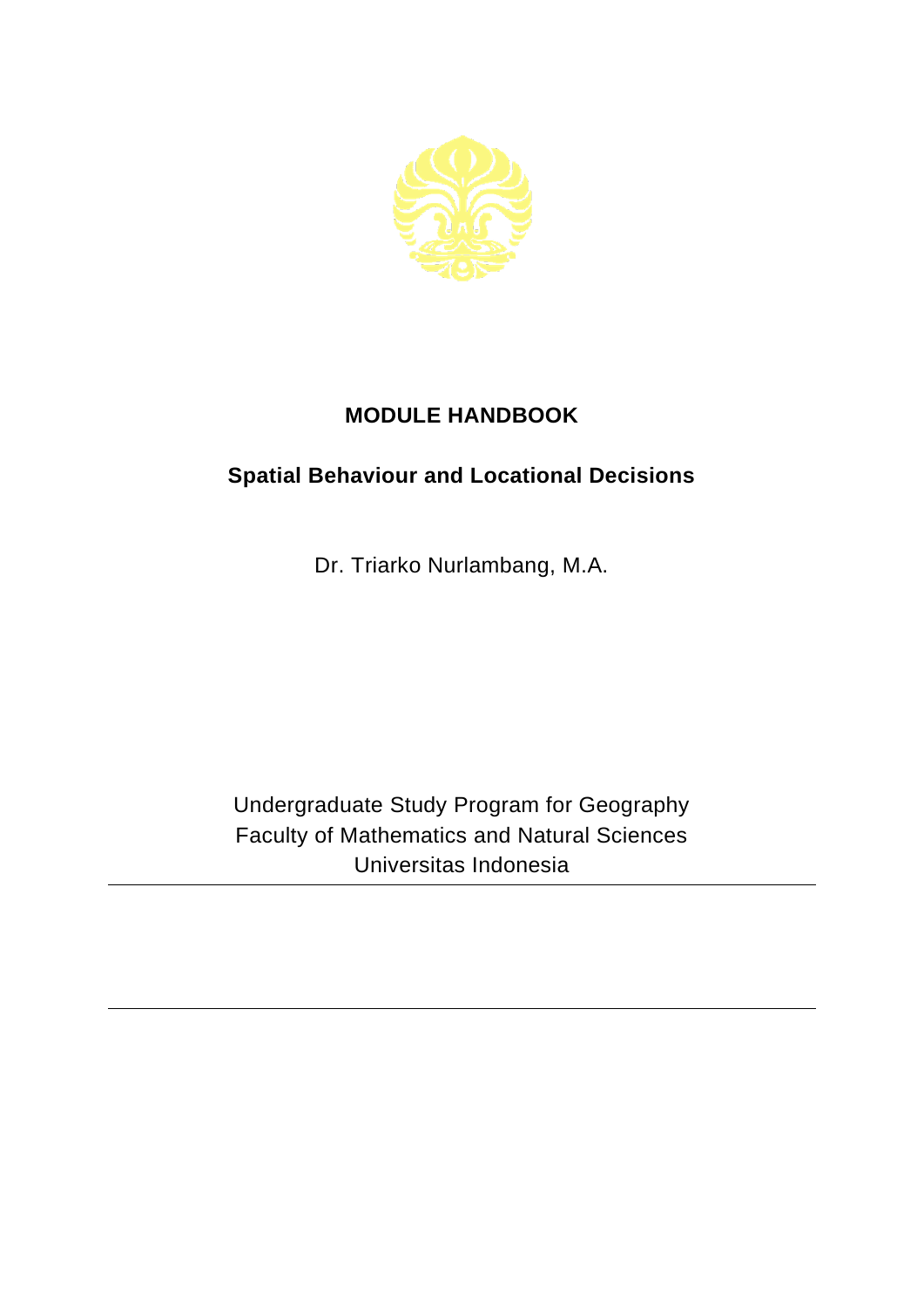| Module designation                                                 | Spatial Behaviour and Locational Decisions                                                                                                                                                                                                                                                                                                                                                                                                                                                                                                                                                                  |
|--------------------------------------------------------------------|-------------------------------------------------------------------------------------------------------------------------------------------------------------------------------------------------------------------------------------------------------------------------------------------------------------------------------------------------------------------------------------------------------------------------------------------------------------------------------------------------------------------------------------------------------------------------------------------------------------|
| Semester(s) in which the module is<br>taught                       | Fifth (5th) Semester                                                                                                                                                                                                                                                                                                                                                                                                                                                                                                                                                                                        |
| Person responsible for the module                                  | Dr. Triarko Nurlambang, M.A.                                                                                                                                                                                                                                                                                                                                                                                                                                                                                                                                                                                |
| Lecturer                                                           | Dr. Triarko Nurlambang, M.A.<br>1.                                                                                                                                                                                                                                                                                                                                                                                                                                                                                                                                                                          |
| Language                                                           | Bahasa Indonesia                                                                                                                                                                                                                                                                                                                                                                                                                                                                                                                                                                                            |
| Relation to curriculum                                             | Elective                                                                                                                                                                                                                                                                                                                                                                                                                                                                                                                                                                                                    |
| Teaching methods                                                   | Student-centered Learning and combination with Cooperative Learning                                                                                                                                                                                                                                                                                                                                                                                                                                                                                                                                         |
| Workload (incl. contact hours, self-<br>study hours)               | 1.<br>Lectures: 100 minutes per week per semester<br>2.<br>Assignment: 120 minutes per week per semester<br>Independent study: 120 minutes per week per semester<br>3.<br>Minutes x weeks x semester: 340 x 14 x 1 = 4760 minutes per<br>4.<br>semester<br>Midterm Examination: 100 minutes per semester<br>5.<br>6.<br>Final Examination: 100 minutes per semester<br>7.<br>Total workload per semester: 4950 minutes / 82 hours 40 minutes                                                                                                                                                                |
| Credit points                                                      | $2$ (Two)                                                                                                                                                                                                                                                                                                                                                                                                                                                                                                                                                                                                   |
| Required and recommended pre-<br>requisites for joining the module | Thinking Geographically<br>1.<br>2.<br>Principles and Perspective in Human Geography<br>Spatial Organization of Human Activities<br>3.                                                                                                                                                                                                                                                                                                                                                                                                                                                                      |
| Module objectives/intended learn-<br>ing outcomes                  | After completing this course, students are able to make individual<br>behavior models, communities and communities in interacting with<br>space in the perspective of physical and non-physical spaces                                                                                                                                                                                                                                                                                                                                                                                                      |
| Content                                                            | Introduction to Spatial Behavior<br>1.<br>The development of geography and the emergence of interest in<br>2.<br>the study of spatial behavior<br><b>Future of Spatial Behavior Studies</b><br>3.<br>Culture and behavior in space perspective<br>4.<br>Social Psychology<br>5.<br>6.<br>Decision making in the perspective of spatial behavior<br>The development of the need for mixed methods<br>7.<br>Spatial behavior: environment<br>8.<br>Spatial behavior: transportation and migration<br>9.<br>10. Spatial behavior: economics and marketing<br>11. Spatial behavior: law, politics and criminals |
| <b>Examination forms</b>                                           | $\overline{a}$                                                                                                                                                                                                                                                                                                                                                                                                                                                                                                                                                                                              |
| Study and examination require-<br>ments                            | Individual Works (25%)<br>1.<br>Group Works and Presentation (25%)<br>2.<br>3.<br>Mid-Term Examination (25%)<br>Final Examination (25%)<br>4.<br>5.                                                                                                                                                                                                                                                                                                                                                                                                                                                         |